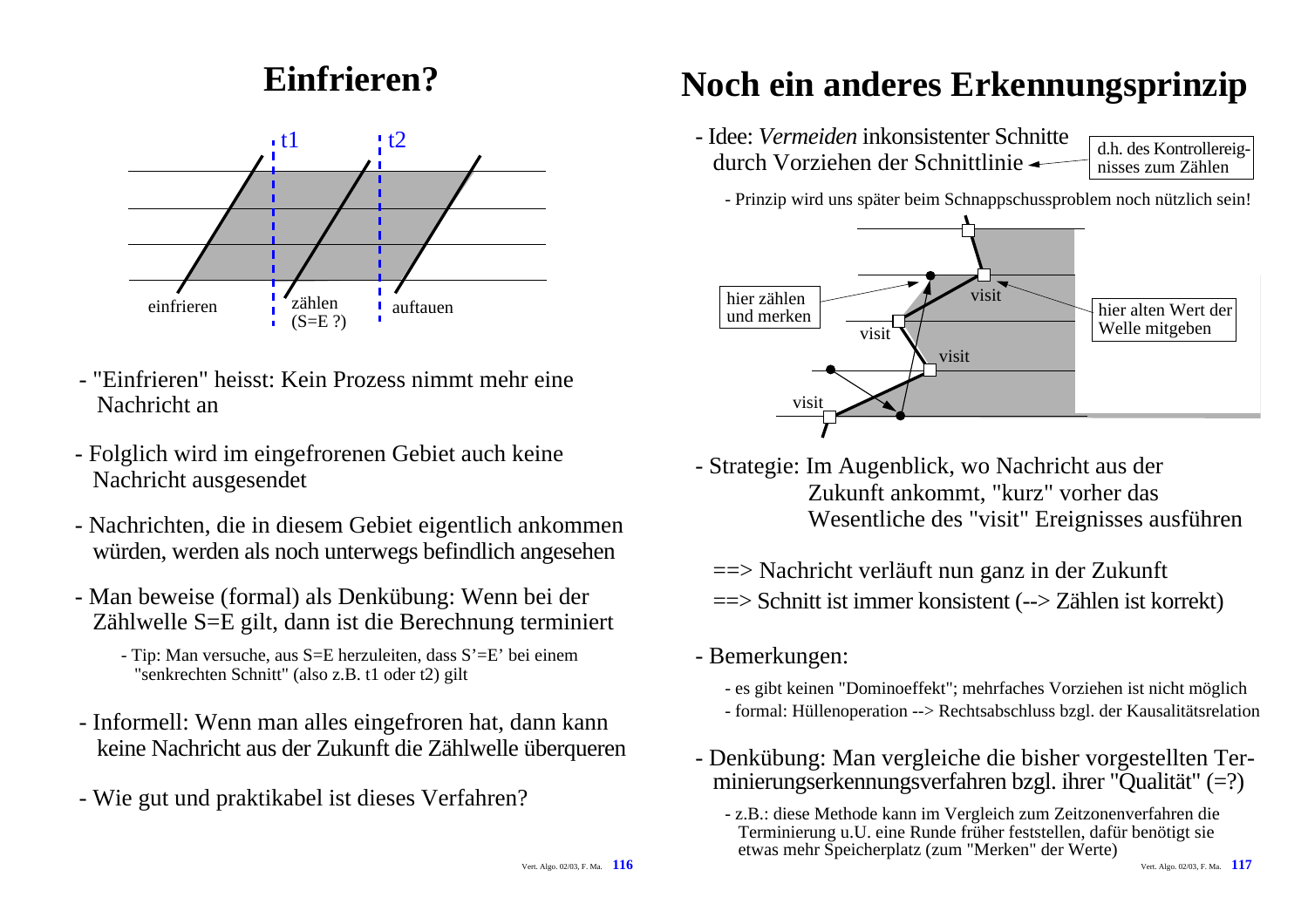## **Synchrones / asynchrones Senden**

- *Asynchrones Senden:* Absender wartet nach dem Ab senden der Nachricht nicht ("no wait send")

--> erfordert ggf. Puffer bei der Realisierung (in der Transportschicht)

- *Synchrones Senden:* Absender wartet blockierend, bis die Nachricht angekommen ist





- Aus Sicht des ("bewusstlosen") Senders ist die Nachricht im Augenblick des Sendens auch schon angekommen
	- als wäre die Nachricht "unendlich schnell" (senkrechte Pfeile!)
	- Denkübung: Kann man nicht immer ein Zeitdiagramm per Gummiband transformation "schadlos" so verzerren, dass ein Nachrichtenpfeil senkrecht verläuft?

i.w. gleiche Berechnung bei Abstraktion von der Realzeit

### **Synchrone Kommunikation**





- Sender ist blockiert, bis er vom Empfang seiner Nachricht erfährt

- Sendezeitpunkt ist innerhalb des Blockadeintervalls beliebig verschiebbar
- als wäre der Sender vor und nach dem virtuellen Sendezeitpunkt "idle"
- Konsequenz:

Man darf so tun, als wären Nachrichten nie unterwegs!

- "blitzschnelle" Nachrichten
- vereinfacht viele Argumentationen
- formale Unterscheidung synchron / asynchron durch Kausalrelation (synchron: Abhängigkeit des Senders vom Empfänger)

Achtung: Begriffe synchron / asynchron werden in der Kommunikationswelt verschieden mit leicht unterschiedlichen spezifischen Bedeutungen benutzt!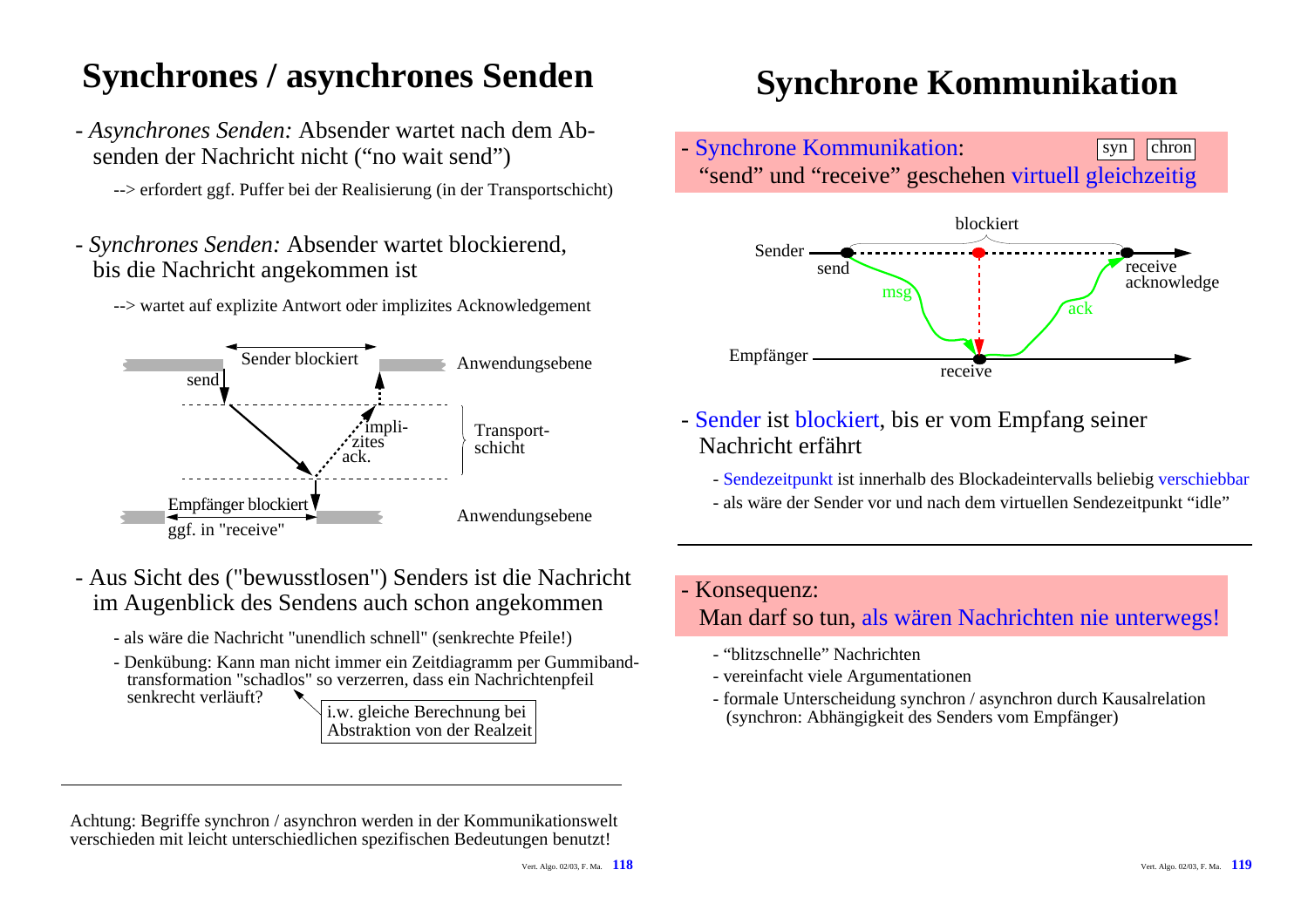### **Modeling Synchronous Communication**

- How do we *define* distributed computations with synchronous message passing?
	- or: *characterize* those distributed computations that can be *realized* with synchronous communications?
- Proposition:
	- $Synchronous = virtually simultaneous$ 
		- = as if msg transmission were instantaneous



- But: aren't instantaneous message transmissions unrealistic?
- Can we *always* apply a suitable rubber band transfor mation such that all message arrows become vertical?



### **"As if" Messages were Instantaneous?**

If for a distributed computation a phenomenon can be observed which is impossible with instantaneous messages, the computation must not be realizable with synchronous message passing semantics

 $\Rightarrow$  message passing should then not be called "synchronous"

#### *Example:*

The observer first asks A about thenumber of messages it sent to B

Then it asks B about the numberof messages it received from A





Observer learns that a message from A to B is *in transit* for a certain *duration* ==> not synchronous!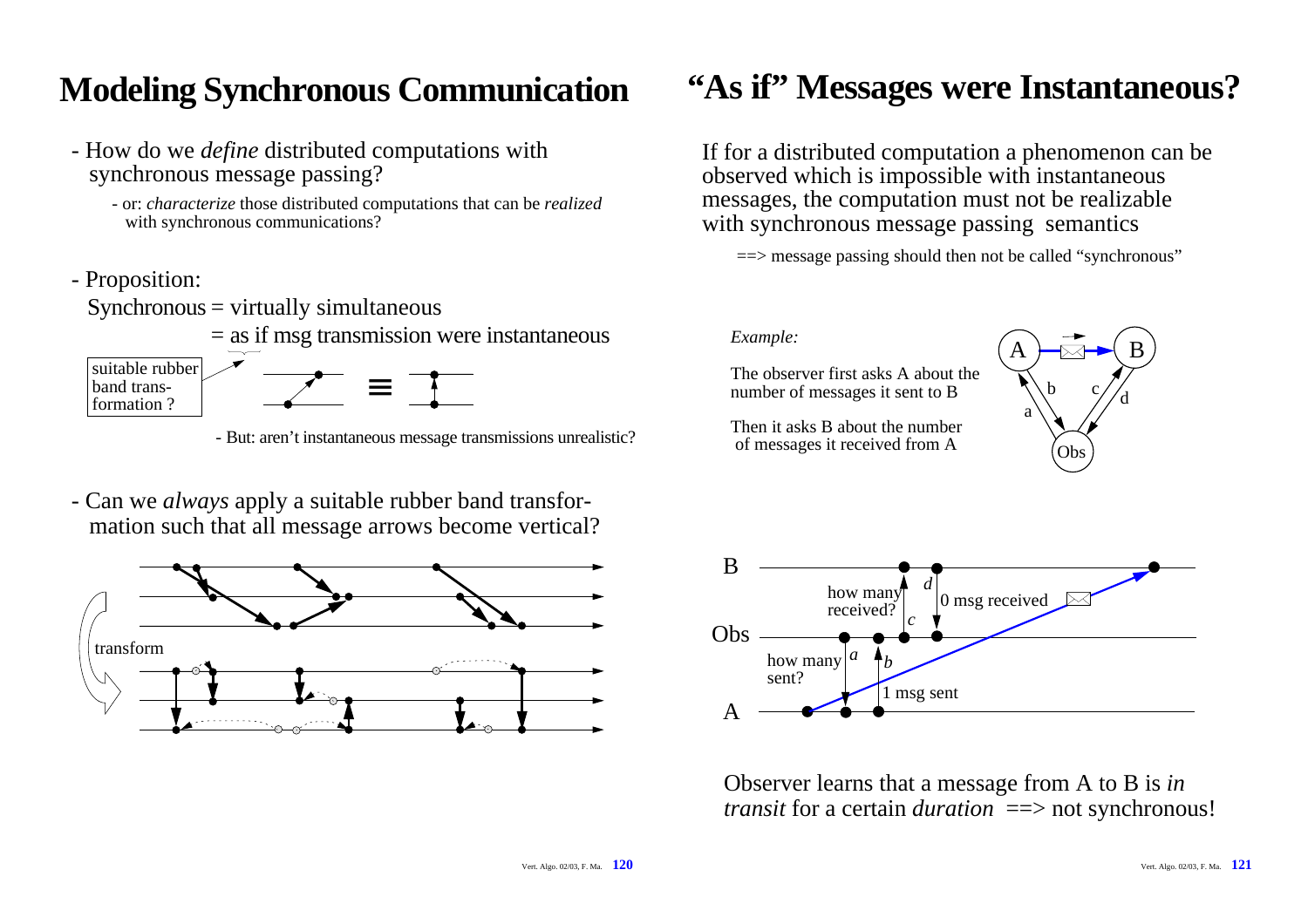### **Vertical Message Arrows?**



- The message from A to B is *overtaken in an indirect way* by a *chain* of other messages
- The direct message can therefore *not be made vertical* by a rubber band transformation (A message of the chain would then go backwards in time)

# **Besprechung von Übung 1**

Wir wollen an dieser Stelle mündlich und an der Tafelfolgende Teilaufgaben aus Übung 1 besprechen, da dies für das Verständnis der folgenden Aspekte ("synchrone Kommunikation") wesentlich ist:

- g) *Formalisieren* Sie für *Zeitdiagramme* den Begriff (potentiell, indirekt) "*kausal abhängig*'' als *Halbordnung* über "*Ereignissen*''.
- i) Beobachtungen sind eine *lineare Ordnung* von (beobachteten) Ereignissen. In welcher Beziehung steht die oben erwähnte Halbordnung zu dieser linearen Ordnung?

- Another computation which is not possible with synchronous communications (==> deadlock):



Although each *single* arrow can be made vertical, it is not possible to draw the diagram in such a way that *both* arrows are vertical!

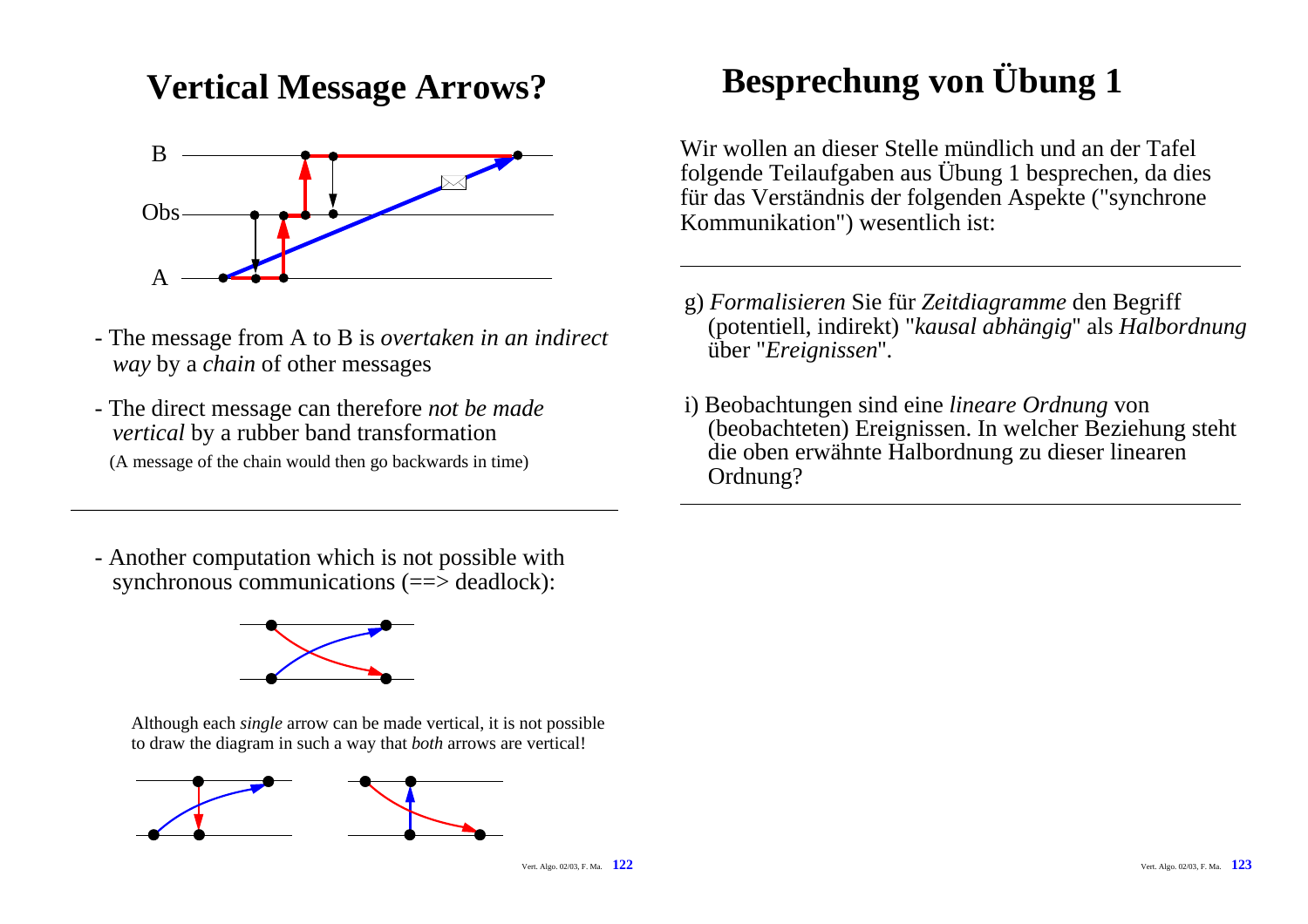### **Various Characterizations of Synchronous Communications**

- Question: are they all equivalent?
- Note: some characterizations are informal or less formal than others
- 1) Best possible approximation of *instantaneous* communications

(i.e., without clocks, it is not possible to prove that a message was not transmitted instantaneously)

- 2) Space-time diagrams can be drawn such that *all message arrows are vertical*
- 3) *Communication channels* always appear to be *empty* (i.e., messages are never seen to be in transit)
- 4) Corresponding *send-receive events* form one *single atomic action*



- But what exactly does "atomic" mean?
- Does the combined eventhappen before or after the wave? Should this bepossible with synchronous communication?



5) ∃ *linear extension* of (E, <) such that ∀ corresponding communic. events s,r: *s is an immedate predecessor of <sup>r</sup>*



- The example has 4 different linearizations: in all of them a pair of corresponding send-receive events is separated by other events hence this computation cannot be realized synchronously
- Motivation: corresponding events form a single atomic action
- 6) Define a (transitive) *scheduling relation* '<' on messages:

### $m' < n$  iff send(m) < receive(n)

The graph of '<' must be *cycle-free*

this is the classicalcausality relation on the set of events

- Then whole messages (i.e., corresponding send-receive events s, r) can be scheduled at once (s before r), otherwise this is not possible